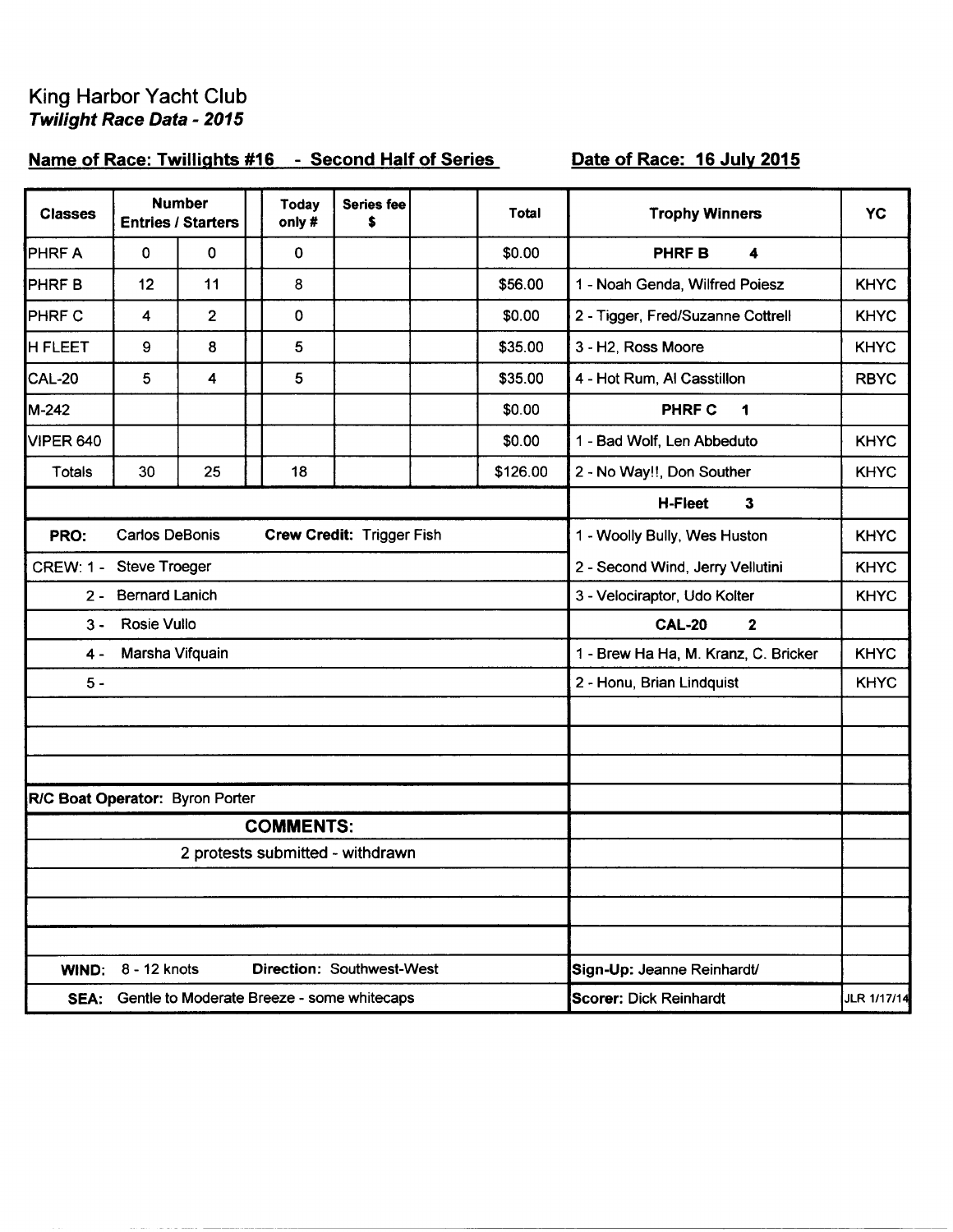#### **2ND Half Twilights 2015 #16**

#### **King Harbor Yacht Club**

Race Date: 16 Jul 2015

# Wind Speed: 8-12 KN **PRELIMINARY RESULTS - PROTESTS PENDING**

#### H-FLEET COURSE: 15

|               | Div            |          |                                    |                                |        | Finish      | <b>Corrected</b> |                  |                |
|---------------|----------------|----------|------------------------------------|--------------------------------|--------|-------------|------------------|------------------|----------------|
|               | <b>Rank</b>    | Sail No. | <b>Boat Name</b>                   | <b>Owner / Skipper</b>         | Rating | <b>Time</b> | <b>Time</b>      | <b>Boat Type</b> | Club           |
| <b>PHRE-B</b> |                |          | Time on Time / Start Time 18:15:00 |                                |        |             |                  |                  |                |
|               | $\mathbf{1}$   | 46879    | Noah Genda                         | Wilfred Poiesz                 | 81     | 19:24:19    | 01:11:24         | Bravera 29       | <b>KHYC</b>    |
| $\mathbf{P}$  | $\sqrt{2}$     | 42757    | Tigger $(*)$                       | Fred & Suzanne Cottrell        | 84     | 19:24:59    | 01:11:45         | J 33             | <b>KHYC</b>    |
|               | 3              | 46192    | H <sub>2</sub> Blue                | Ross Moore                     | 108    | 19:28:44    | 01:12:50         | J 92             | <b>KHYC</b>    |
|               | 4              | 57990    | Hot Rum                            | Al Castillon/ Richard Parlett  | 117    | 19:30:15    | 01:13:20         | CF 33            | <b>RBYC/CB</b> |
|               | 5              | 56136    | Bella Vita [*]                     | Marty Burke                    | 75     | 19:26:00    | 01:13:50         | Ben 36.7         | <b>KHYC</b>    |
|               | 6              | 87309    | Priorities (*)                     | Bob Cole                       | 99     | 19:29:30    | 01:14:37         | Olson 30         | <b>KHYC</b>    |
|               |                | 97788    | <b>Dragon Dance</b>                | David Lin                      | 72     | 19:27:58    | 01:16:15         | Schock 35        | <b>SBYRC</b>   |
|               | 8              | 87027    | Flying Dutchman (*                 | Jason Herring/ R.Van Kreuninge | 90     | 19:30:58    | 01:17:09         | Hobie 33         | <b>KHYC</b>    |
|               | 9              | 97626    | Nitro                              | Matt Bartley                   | 84     | 19:30:53    | 01:17:48         | J 33             | <b>KHYC</b>    |
|               | 10             | 54       | <b>USA54</b>                       | Charlie Bielecki               | 96     | 19:33:54    | 01:19:23         | Melges 24        | <b>KHYC</b>    |
|               | 11             | 72       | Despicable                         | Joel Sprague                   | 84     | 19:34:43    | 01:21:44         | J 92 S           | <b>RBYC</b>    |
| <b>DNS</b>    | 13             | 173      | Kindred Spirit                     | Glenn Griley                   | 111    |             |                  | Viper 640        | <b>KHYC</b>    |
| PHRF-C        |                |          | Time on Time / Start Time 18:20:00 |                                |        |             |                  |                  |                |
|               | $\mathbf{1}$   | 97321    | Bad Wolf $(*)$                     | Len Abbeduto                   | 150    | 19:28:35    | 01:03:41         | Martin 242       | khyc           |
|               | $\sqrt{2}$     | 97850    | No Way !! $(*)$                    | Don Souther                    | 138    | 19:27:47    | 01:04:02         | $B-25$           | <b>KHYC</b>    |
| <b>DNS</b>    | 5              | 900      | Pau Hana <sup>[*]</sup>            | Dorian Harris                  | 150    |             |                  | Martin 242       | <b>KHYC</b>    |
| <b>DNS</b>    | 5              | 207      | Sails Coll (*)                     | Julie Coll                     | 150    |             |                  | Martin 242       | <b>KHYC</b>    |
| <b>Cal 20</b> |                |          | One Design                         |                                |        |             |                  |                  |                |
|               |                | 15       | Brew Ha Ha                         | Mark Kranz Charles Bricker     |        |             |                  | Cal 20           | <b>KHYC</b>    |
|               | $\overline{2}$ | 1559     | Honu                               | Burr Hope/ Brian Lindquist     |        |             |                  | Cal 20           | <b>KHYC</b>    |
|               |                |          |                                    |                                |        |             |                  |                  |                |